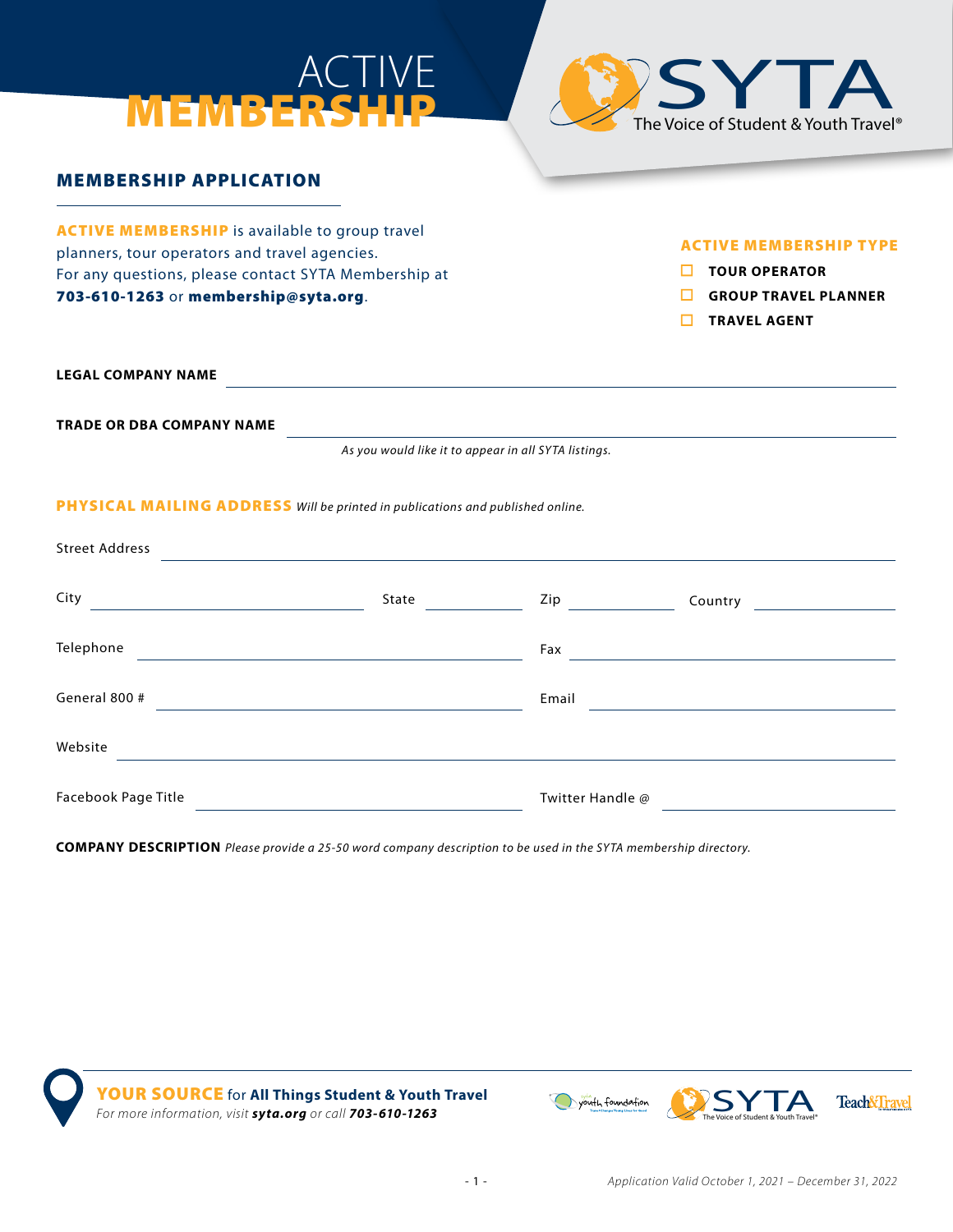#### REFERRAL

| <b>REFERRAL NAME I was referred by:</b> |  |       |  |
|-----------------------------------------|--|-------|--|
|                                         |  |       |  |
| Company Name                            |  | Email |  |

#### ACTIVE MEMBERSHIP REQUIREMENTS **October 1, 2021 – December 31, 2022**

*Please confirm that your company fulfills these requirements by checking the box. \*Students are defined as less than 26 years of age.*

#### **Please confirm the following:**

- Your company has been in business for a minimum of one year (required). п
- $\Box$  Your company actively engages in the business of conducting or arranging student and youth travel, please include company brochure, tour itinerary or website address.
- $\Box$  Your company's principals have never been convicted (or otherwise found quilty or pleaded no contest) of any offense involving fraud, deception, breach of trust, child abuse, or any felony.
- Your company's principals have not declared bankruptcy in the past five years. п
- Your company complies with all laws, rules and regulations in your country and is duly qualified and licensed to do business П in each jurisdiction that requires such qualification or licensing.
- $\Box$  Your company is currently able to meets its financial obligations and has no reasonable expectation that it will not be able to meet its financial obligations or become financially insolvent during the 12 months following the date this application is filed.
- $\Box$  Your company has a minimum of one of the following: established mailing address, P.O. box, website and/or social media site.
- $\Box$  Your company complies with all laws, regulations, and licensing requirements applicable to the operation of your business.

#### REQUIRED BUSINESS DOCUMENTATION *Please provide a copy of each with your application.*

- $\Box$ Your company maintains Professional Liability and/or Errors and Omissions insurance.
- □ Your company maintains Commercial General Liability insurance.
- $\Box$ You must submit a document establishing the company as a legal entity. Documents accepted are: US W-9, Certificate of Organization/Incorporation, Articles of Incorporation or similar documentation based on country where business is located.
- $\Box$  You must submit the name of (1) business reference from the tourism industry.

Reference Name

Company **Phone**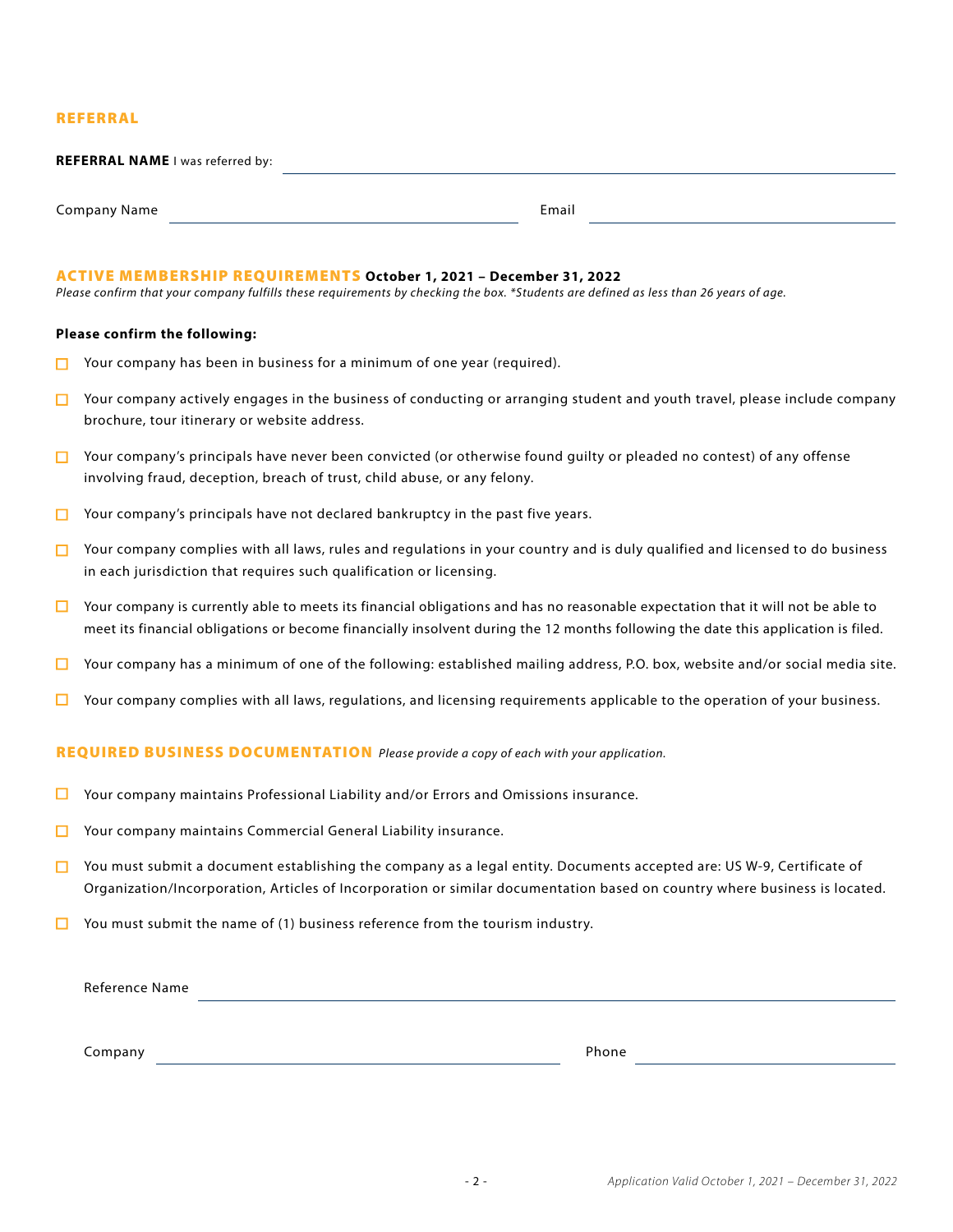#### PLEASE INITIAL ALL BELOW

I understand that SYTA reserves the right at any time to ask for documentation to support any statements made in the membership application and the renewal application. Failure to supply any such documentation in a timely manner may lead to the rejection of an application or any other appropriate action by the SYTA Board of Directors.

I have read and agree to comply with the SYTA Code of Ethics (*listed below*).

I agree to maintain good financial standing with SYTA.

#### SYTA'S CODE OF ETHICS

#### **Honesty and Integrity**

SYTA members shall conduct business in a manner reflecting honesty, honor and integrity.

#### **Truth in Advertising**

SYTA members shall be accurate and truthful in representing products and services in all offerings, advertisements, and promotions.

#### **Disclosure**

SYTA members shall disclose in writing to the contracted party all terms, conditions, inclusions and policies of the agreed-to services.

#### **Commitment to Satisfaction**

SYTA members shall strive to resolve all disputes and concerns between its company and its clients.

#### **Professional Conduct**

SYTA members shall conduct their business activities in a professional manner with the general public.

#### **Compliance with Law**

SYTA members shall conduct their business in compliance with all applicable state/province and country laws and regulations.

#### **Pledge of Loyalty**

SYTA members shall pledge loyalty to the Association and agree to pursue and support its objectives.

#### MEMBERSHIP PLEDGE

By my signature on this application, I certify that all statements made herein are true and accurate and I agree to abide by the SYTA Code of Ethics and made every attempt to meet the requirements of the membership criteria. I certify that my company has an established mailing address. **I understand that I have 60 days from the date my application is received at the SYTA office to complete the application process, and that my company is not entitled to a refund of membership dues if the membership application process is not completed for any reason.** Once my application packet is complete, it will be forwarded to the Board of Directors for review and action. I also certify that I have the authorization to sign on behalf of this organization. Note: The membership runs from one full year from date of application.

Signature Date Date of the Date of the Date of the Date of the Date of the Date of the Date of the Date of the

*Digital signatures are acceptable and legally binding.*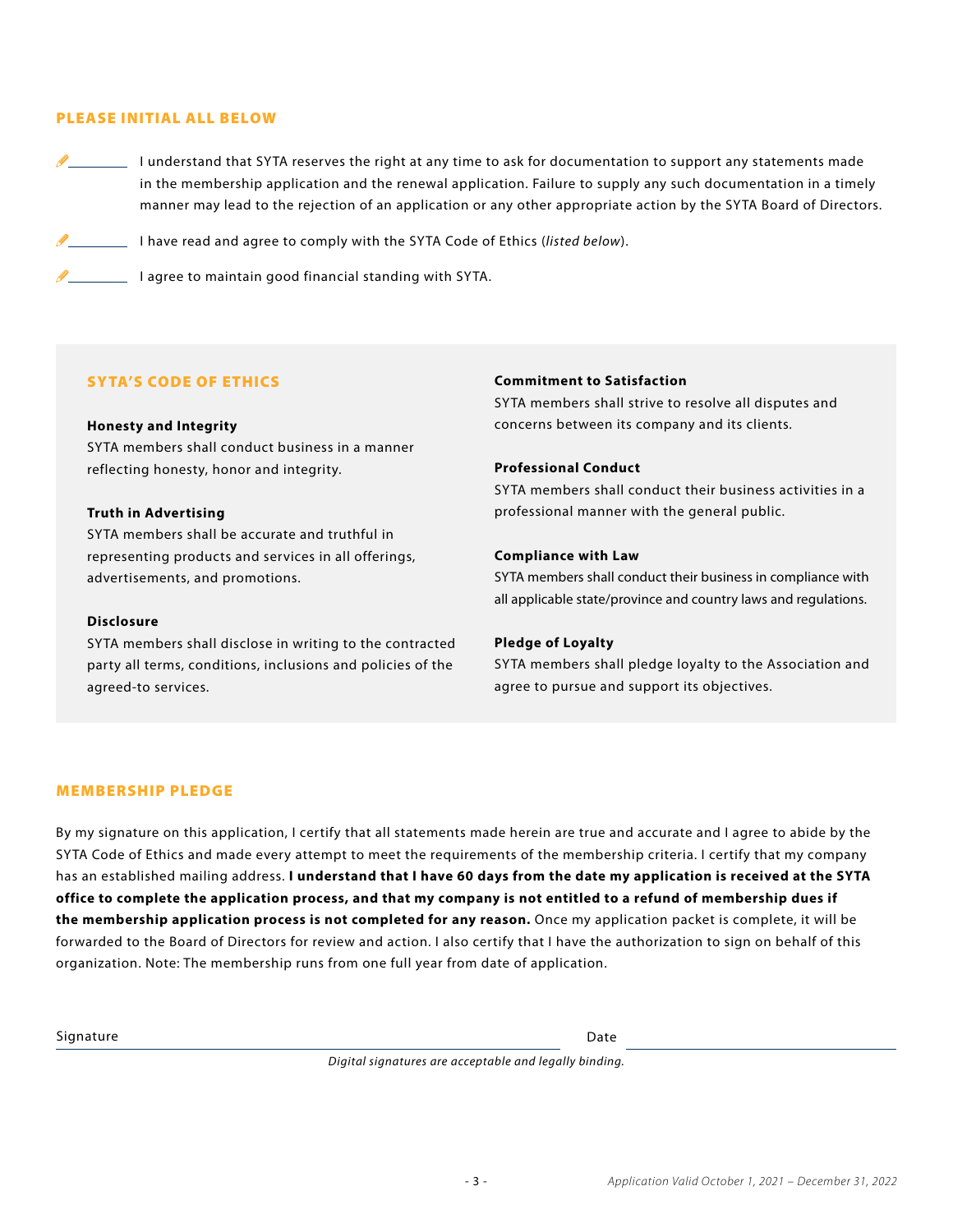### LIST OF ALL COMPANY CONTACTS WHO SHOULD RECEIVE BENEFITS *As you would like it to appear in all SYTA listings.*

| PRIMARY CONTACT Listed in the directory and serve as the "Designated Representative" for your company. |       |  |  |  |
|--------------------------------------------------------------------------------------------------------|-------|--|--|--|
| <b>Primary Contact</b>                                                                                 | Title |  |  |  |
| Email                                                                                                  | Phone |  |  |  |

#### ADDITIONAL CONTACTS *Add the following staff to receive SYTA membership benefits.*

| <b>Contact Name</b>                                                                                                                                                                                                                           | Title<br><u> 1989 - Johann Stoff, fransk politik (d. 19</u>                         |
|-----------------------------------------------------------------------------------------------------------------------------------------------------------------------------------------------------------------------------------------------|-------------------------------------------------------------------------------------|
| Email <b>Exercise Contract Contract Contract Contract Contract Contract Contract Contract Contract Contract Contract Contract Contract Contract Contract Contract Contract Contract Contract Contract Contract Contract Contract</b>          | Phone Phone                                                                         |
| <b>Contact Name</b>                                                                                                                                                                                                                           | $\begin{tabular}{c} Title\\ \hline \end{tabular}$                                   |
| Email <b>Executive Contract of the Contract of the Contract of the Contract of the Contract of the Contract of the Contract of the Contract of the Contract of the Contract of the Contract of the Contract of the Contract of t</b>          |                                                                                     |
| <b>Contact Name</b>                                                                                                                                                                                                                           |                                                                                     |
| Email<br><u> Andreas Andreas Andreas Andreas Andreas Andreas Andreas Andreas Andreas Andreas Andreas Andreas Andreas Andreas Andreas Andreas Andreas Andreas Andreas Andreas Andreas Andreas Andreas Andreas Andreas Andreas Andreas Andr</u> | Phone                                                                               |
| <b>Contact Name</b>                                                                                                                                                                                                                           | $\begin{tabular}{c} \bf Title \\ \end{tabular}$                                     |
| Email                                                                                                                                                                                                                                         | Phone<br>the control of the control of the control of the control of the control of |
| <b>Contact Name</b>                                                                                                                                                                                                                           | Title                                                                               |
| Email                                                                                                                                                                                                                                         | Phone                                                                               |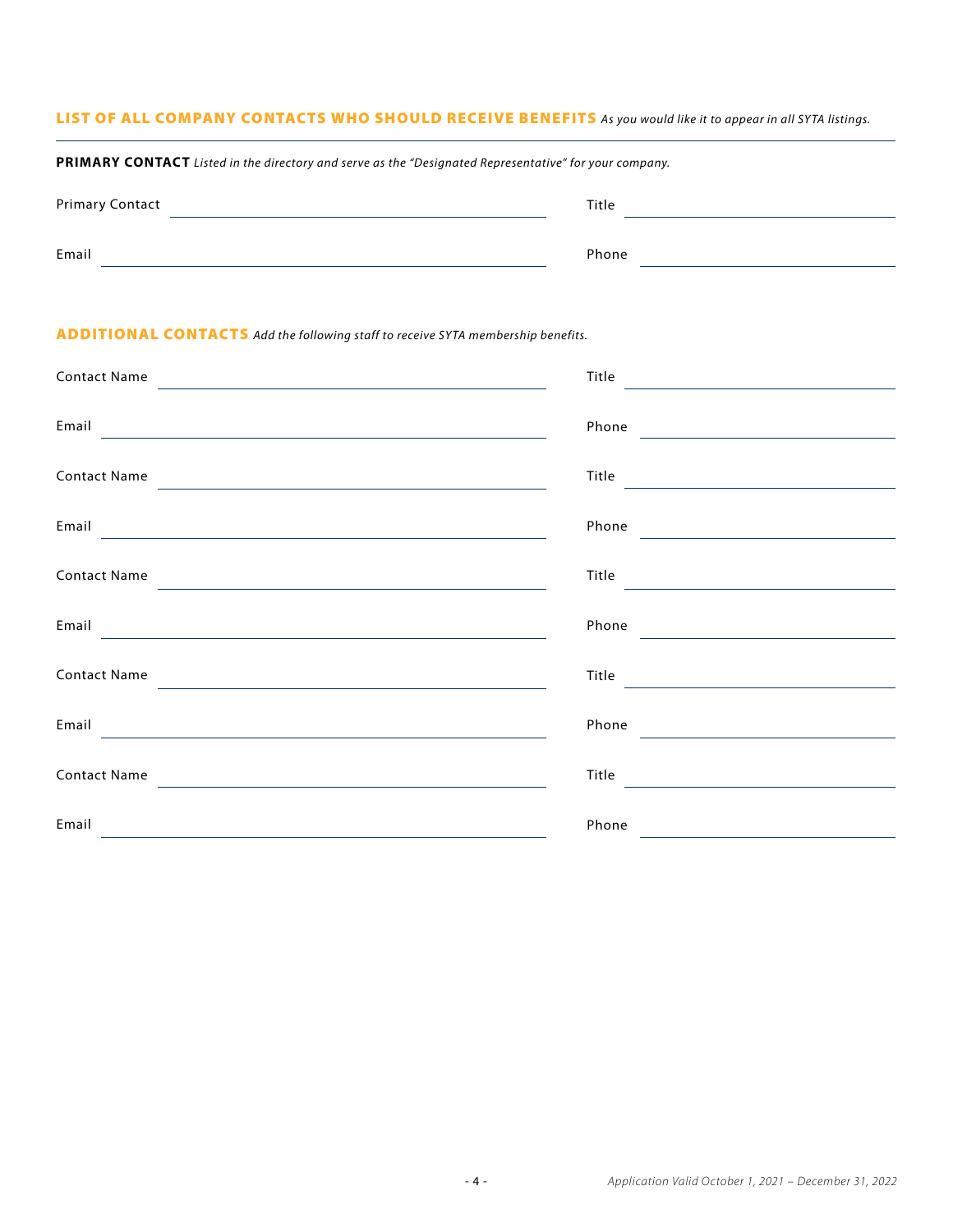#### MEMBERSHIP DUES *Please check one.*

# Checks can be made payable to **SYTA**, or if paying by credit card, please complete the following information. A receipt will be emailed you when your credit card is charged. A welcome email and packet will be sent to you upon completion of your membership application. Please forward this entire application with all required documentation and payment to: **ACTIVE MEMBERSHIP + ANNUAL CONFERENCE** Annual Membership Dues *(Receive 12 months of membership once payment is received)* 2022 Annual Conference Registration (*1 appointment taker*): US \$745.00 US \$325.00 (*will be billed separately*) **Total: US \$1,070.00 ACTIVE MEMBERSHIP** Annual Membership Dues *(Receive 12 months of membership once payment is received)* US \$745.00 **Total: US \$745.00 SYTA Attn: Membership 2776 S. Arlington Mill Dr., #564 Arlington, VA 22206**

#### PAYMENT INFORMATION

| Name (as it appears on your card):                          |            |
|-------------------------------------------------------------|------------|
| <b>Credit Card Number</b>                                   |            |
| <b>Expiration Date</b>                                      | <b>CVV</b> |
| I authorize SYTA to charge my credit card the amount of: \$ |            |
| Signature                                                   | Date       |
| Digital signatures are acceptable and legally binding.      |            |

FOR ANY QUESTIONS, please contact SYTA Membership at 703-610-1263 or membership@syta.org.

SYTA 2776 S. Arlington Mill Dr., #564, Arlington, VA 22206